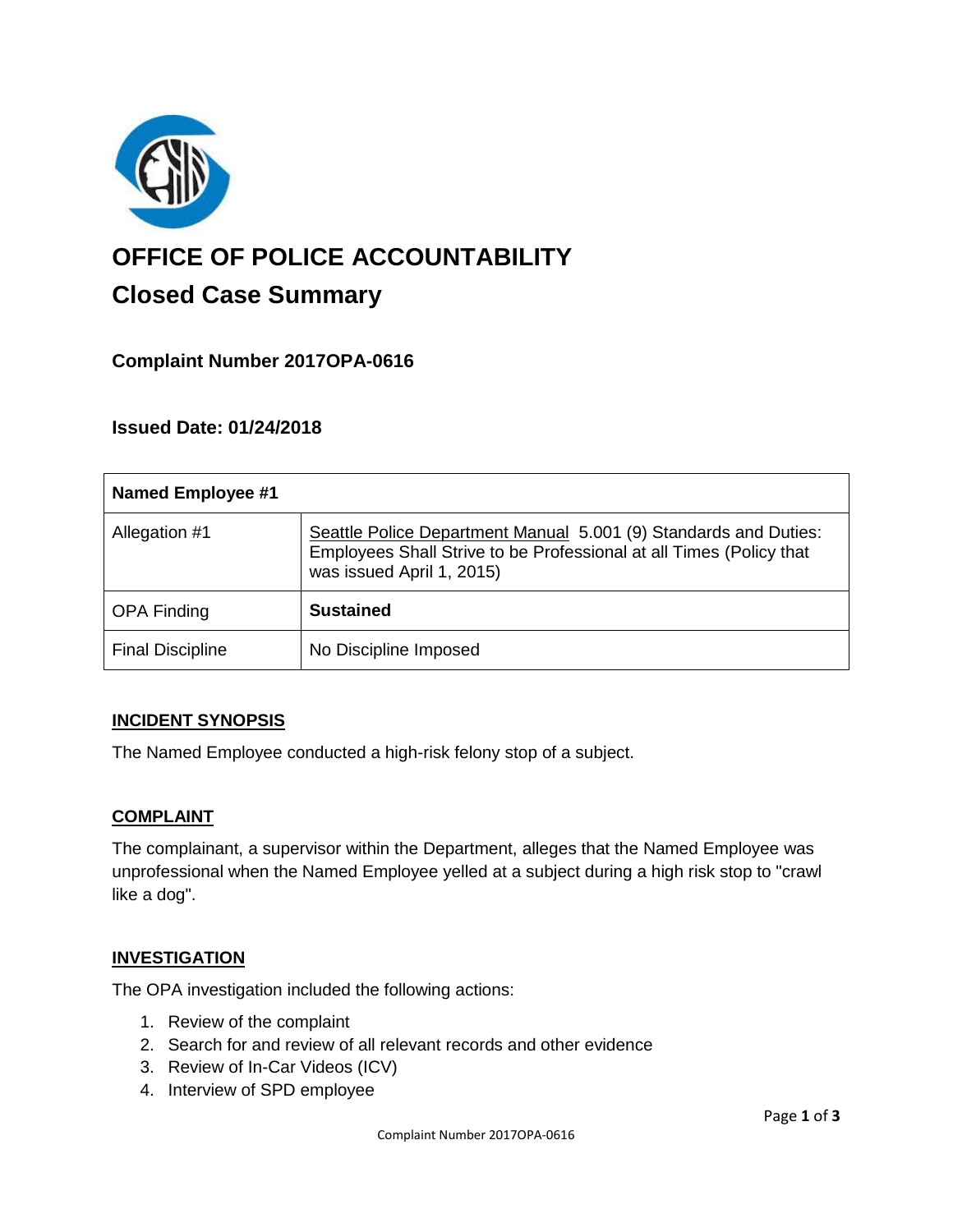#### **ANALYSIS AND CONCLUSION**

On the date of the incident, Named Employee #1 was a trainee officer. He was working with his field training officer (FTO). Named Employee #1 and the FTO engaged in a high-risk felony stop of an individual who was suspected of discharging a firearm. The stop and most of the officers' interaction with the subject were captured on ICV.

During the stop, the subject, who was an African-American man, was ordered to get on the ground face down. The officers then made the decision to order the subject to crawl towards them. This allowed the officers to maintain cover on the subject while getting close enough to him to place him into handcuffs. The FTO directed the subject to crawl towards them, but the subject responded: "I am not gonna crawl bro." At that point, Named Employee #1 yelled: "Get on your hands and knees, like a dog, and crawl towards us." Named Employee #1 further stated: "Do it now, get on your hands and knees and crawl." Eventually, the subject complied with the officers' orders. The subject was then told to stand up and walk backwards towards the officers. He did so and he was placed into handcuffs.

The subject was seated in the back of a patrol vehicle. While inside the patrol vehicle, ICV captured him hitting his head against the partition between the front and back seats. This appeared to cause an abrasion to the subject's head. The subject additionally alleged that an officer used a racial slur towards him. There was no indication from ICV that this occurred.

After the scene had been secured, the FTO spoke to Named Employee #1 about his telling the subject to crawl like a dog. The FTO told Named Employee #1 that this comment was inappropriate and he needed to be careful as to what terminology he used. The FTO documented this incident and the counseling he provided in Named Employee #1's Daily Observation Report. In that document, the FTO further reported that when he raised the issue with Named Employee #1, Named Employee #1 indicated that as he was also African-American, "no one could say anything." The FTO told him that he was missing the point and further discussed the issue with him. The FTO indicated that Named Employee #1 began to see the point he was making. The FTO told Named Employee #1 that he would be screening this matter with a sergeant. Named Employee #1 responded that he understood, but did not think the issue needed to go to a sergeant. Ultimately, the FTO reported Named Employee #1's statement to a sergeant who then referred this matter to OPA.

At his OPA interview, Named Employee #1 stated that he did not intend to use language that was derogatory or offensive, but instead was simply trying to be descriptive. Named Employee #1 reported that he was trying to simplify for the subject what he was being asked to do, and by characterizing the command as crawling towards the officers like a dog he achieved that goal. Named Employee #1 explained his belief that it was similar to telling a subject to hold their arms out like an airplane. Named Employee #1 reported his surprise when his FTO told him that his statement could be construed as being racially insensitive and unprofessional. Named Employee #1 stated that he, like the subject, is African-American and that his statement was not biased. While Named Employee #1 told OPA that he did not feel that his statement was